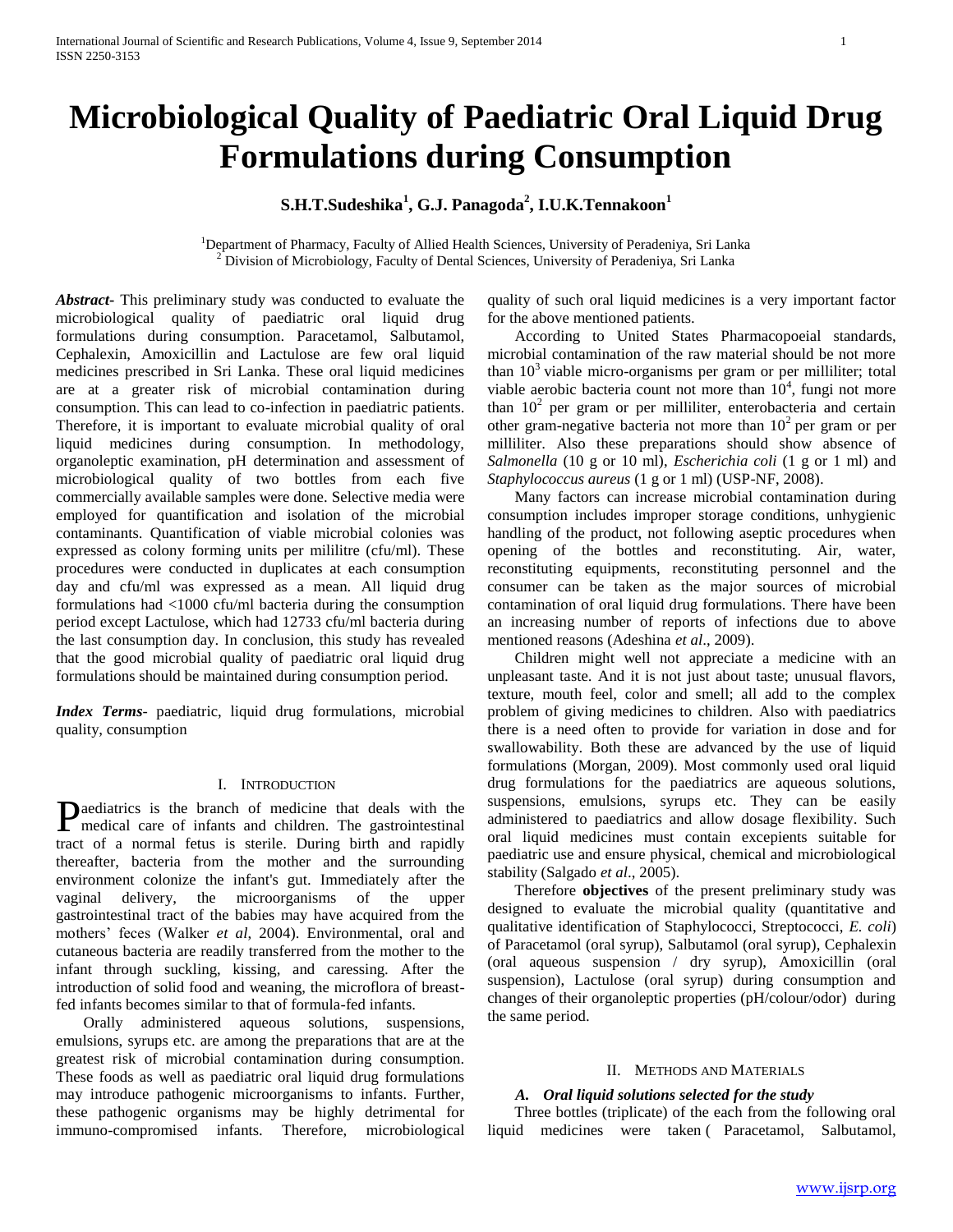Cephalexin, Amoxicillin and Lactulose).One bottle from the each was taken as the control and other two were taken as the test samples. Sample bottles of the infant oral liquid medicines were opened aseptically, according to their dose and frequency

(Salgado *et al*., 2005). In this study, dose regimen of infants was considered (Table 01) (BNF:Paediatrics, 2005).

| Oral liquid medicine | Consumption period | Dose              |                  |                 | Dose frequency |           |            |
|----------------------|--------------------|-------------------|------------------|-----------------|----------------|-----------|------------|
|                      |                    |                   |                  |                 |                |           |            |
|                      |                    | Infants           | Children         | Children        | Infants        | Children  | Children   |
|                      |                    |                   | $1-5$ yrs        | $6-14$ yrs      |                | $1-5$ yrs | $6-14$ yrs |
| Paracetamol          | 3 days             | $60-120$ mg       | $250$ mg         | $500$ mg        | 8 hrly         | 6 hrly    | 6 hrly     |
| Salbutamol           | 3 days             | $100 \text{ mg}$  | mg               | $2 \text{ mg}$  | 6 hrly         | 6 hrly    | 6 hrly     |
| Cephalexin           | 7 days             | $125 \text{ mg}$  | $125 \text{ mg}$ | $500$ mg        | bd             | tds       | Tds        |
| Amoxicillin          | 5 days             | $62.5 \text{ mg}$ | $125 \text{ mg}$ | $250$ mg        | 8 hrly         | 8 hrly    | 8 hrly     |
| Lactulose            | 3 days             | $2.5$ ml          | $5 \text{ ml}$   | $15 \text{ ml}$ | bd             | bd        | Bd         |

**Table 01 -The dose frequencies, dose and the consumption period for each oral liquid medicine**

#### *B. Enumeration of microbial contaminants in paediatric solutions*

 The following selective and non selective culture media were employed for quantification and identification of the microbial contaminants: MacConkey Agar (Oxoid CM0007), Blood Agar (Oxoid CM0055), Sabouraud Dextrose Agar (Oxoid COM0041).

A dilution gradient  $(10^{-1}$  to  $10^{-5})$  of the original paediatric solutions was prepared in normal saline (0.9% NaCl) and 100 µl of each diluents and that of the original sample was cultured using spread plate method on above mentioned media in duplicates. Thereafter, the plates were incubated for  $24 - 72$ hours at  $37 \text{ °C}$ . Colonies were counted and number of viable cells in original sample and each diluent was expressed as colony forming units per mililitre (cfu/ml). Colony forming units per mililitre was calculated by using the following equation.

# CFU/mL =CFU/plate x dilution factor x 1/aliquot

# *C. Identificaion of microbial contaminants in paediatric solutions*

 Solutions were analysed for the presence and absence of *S. aureus*, *Strepococcus*sp and *E. coli* and they were identified by using their Culture characteristics, morphological features by the Gram stain, catalase test, oxidase test and coagulase test.

*D. Examination of organoleptic properties*

 Label information such as manufactured date, expiry date and batch number of the packaging were checked. The pH of the samples was determined by using a pH meter during consumption period and colour, odour, taste of the samples were tested by using the sense of organs.

#### III. RESULTS

#### *A. Results in summary*

 Microbial growth was higher on blood agar medium than on Mackonkey agar medium. Significant microbial growth observed in Lactulose on the third consumption day. No growth observed in Salbutamol during the particular consumption period. Minute microbial growth observed in Paracetamol, Amoxicillin and Cephalexin during the consumption period. The microbial growth of Paracetamol was high in blood agar medium on the third consumption day comparing to Amoxicillin and Cephalexin.

 *E.coli* and *streptococci* species observed in Paracetamol, Amoxicillin, Cephalexin and Lactulose except Salbutamol during the particular consumption period.

 The results of microbiological quality assessment of samples are shown in table 02.

| Drug                   | Consumption day | Mean Cfu/ mL in | Mean Cfu/ mL in |
|------------------------|-----------------|-----------------|-----------------|
|                        |                 | $BA*$           | MA              |
| Paracetamol syrup      |                 | 120             | $\theta$        |
|                        | $\overline{c}$  | 198             | 10              |
|                        | 3               | 925             | 60              |
|                        | Control         | $\Omega$        | $\theta$        |
| Salbutamol syrup       |                 | $\Omega$        | $\theta$        |
|                        | $\mathfrak{D}$  | $\Omega$        | $\theta$        |
|                        | 3               | $\theta$        | $\theta$        |
|                        | Control         | $\theta$        | $\theta$        |
| Amoxicillin suspension |                 | $\overline{0}$  | $\overline{0}$  |
|                        | 3               | $\Omega$        | $\theta$        |
|                        | 5               | $\Omega$        | 10              |
|                        | Control         | $\Omega$        | $\theta$        |

**Table 02 - Microbial assessment during consumption period.**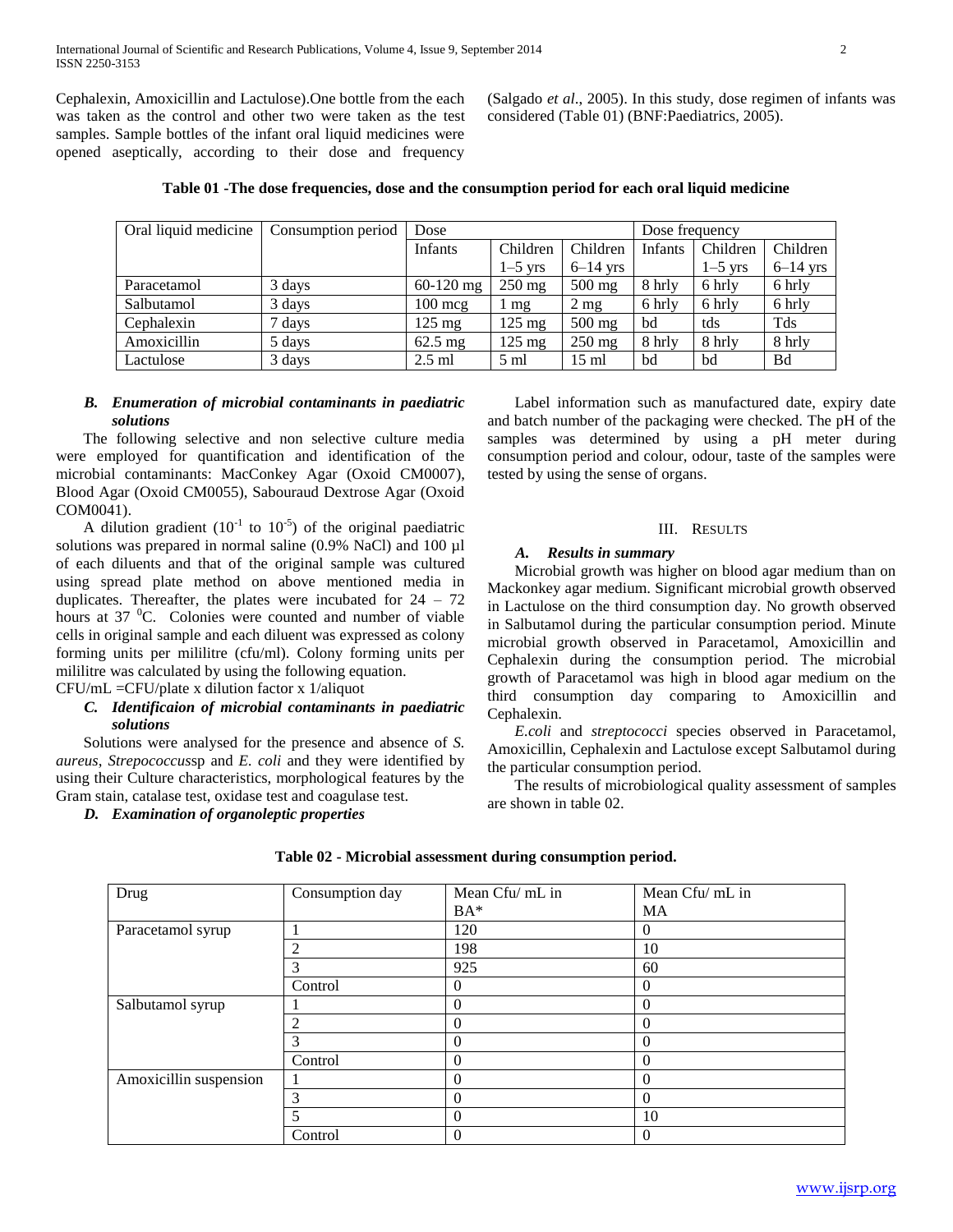| Cephalexin suspension |         |       |     |
|-----------------------|---------|-------|-----|
|                       |         |       | 10  |
|                       |         | 20    | ت ک |
|                       | Control |       |     |
| Lactulose syrup       |         | 850   | 10  |
|                       |         | 1322  | 55  |
|                       |         | 12733 | 55  |
|                       | Control | 145   |     |

\*MA- Mackonkey Agar, BA- Blood Agar

 The pH variations observed in Paracetamol, Amoxicillin, Cephalexin and Lactulose except Salbutamol during the particular consumption period. Slight colour change observed only in Lactulose during the second and the third consumption days.

 Paracetamol showed a pH change of 0.06 compared to the control. The pH reduction of Amoxicillin suspension was 0.13 and pH reduction of Cephalexin suspension was 0.14 in the particular consumption period. The pH change of lactulose was 0.11 during the particular consumption period.

 The results of organoleptic examination and pH determination during the particular consumption period are shown in Table 03.

| Drug            | Consumption<br>period (Day) | Color           | Odour          | Taste   | pH(mean) |
|-----------------|-----------------------------|-----------------|----------------|---------|----------|
| Paracetamol     |                             | Red             | Strawberry     | Sweet   | 4.35     |
| syrup           | 2                           | Red             | Strawberry     | Sweet   | 4.33     |
|                 | 3                           | Red             | Strawberry     | Sweet   | 4.30     |
|                 | Control                     | Red             | Strawberry     | Sweet   | 4.36     |
| Salbutamol      |                             | Colorless       | Soda smell     | Pungent | 3.18     |
| syrup           | 2                           | Colorless       | Soda smell     | Pungent | 3.18     |
|                 | 3                           | Colorless       | Soda smell     | Pungent | 3.18     |
|                 | Control                     | Colorless       | Soda smell     | Pungent | 3.18     |
| Amoxicillin     |                             | Yellowish green | Fruity smell   | Sweet   | 4.60     |
| suspension      | 3                           | Yellowish green | Fruity smell   | Sweet   | 4.55     |
|                 | 5                           | Yellowish green | Fruity smell   | Sweet   | 4.49     |
|                 | Control                     | Yellowish green | Fruity smell   | Sweet   | 4.62     |
| Cephalexin      |                             | Orange          | Fruity smell   | Sweet   | 5.25     |
| suspension      | 3                           | Orange          | Fruity smell   | Sweet   | 5.20     |
|                 | 5                           | Orange          | Fruity smell   | Sweet   | 5.17     |
|                 | Control                     | Orange          | Fruity smell   | Sweet   | 5.27     |
| Lactulose syrup |                             | Yellow          | N <sub>o</sub> | Sweet   | 3.68     |
|                 | 2                           | Yellow          | N <sub>o</sub> | Sweet   | 3.67     |
|                 | 3                           | Dark yellow     | N <sub>o</sub> | Sweet   | 3.57     |
|                 | Control                     | Light yellow    | No             | Sweet   | 3.70     |

#### **Table 03 - Organoleptic examination and pH determination**

# IV. DISCUSSION

 The present preliminary study to evaluate the microbiological quality of paediatric oral liquid drug formulations during consumption is an indicator to identify the potential co-infections of paediatric patients. Syrups, suspensions, emulsions and solutions can be taken as the most common oral drug formulations that are used by paediatric patients. Children, neonates and infants differ from adults in their response to drugs. Therefore special care is needed in the consumption period of a paediatric drug to reduce secondary infections because the immune system of paediatric patients is immature. For this study three commercially available paediatric syrups and two commercially available suspensions were used.

 This preliminary study has identified drug formulations which had high sweet taste are at a greater risk of microbial contamination during consumption due to consecutive bottle opening for drug administration. In microbial assessment, different culture media has been employed to identify the growth of micro-organisms. MacConkey Agar is used to isolate and differentiate members of the *Enterobacteriaceae* based on the ability to ferment lactose. This is a selective and differential medium containing lactose, bile salt, neutral red, and crystal violet. Bile salt and crystal violet inhibit the growth of gram positive bacteria.

 Blood Agar is a bacterial growth medium that can be used to distinguish normal from pathogenic bacteria based on the effect of bacterial hemolytic enzymes on red blood cells. Blood Agar is a culture medium consisting of blood (usually sheep's blood) and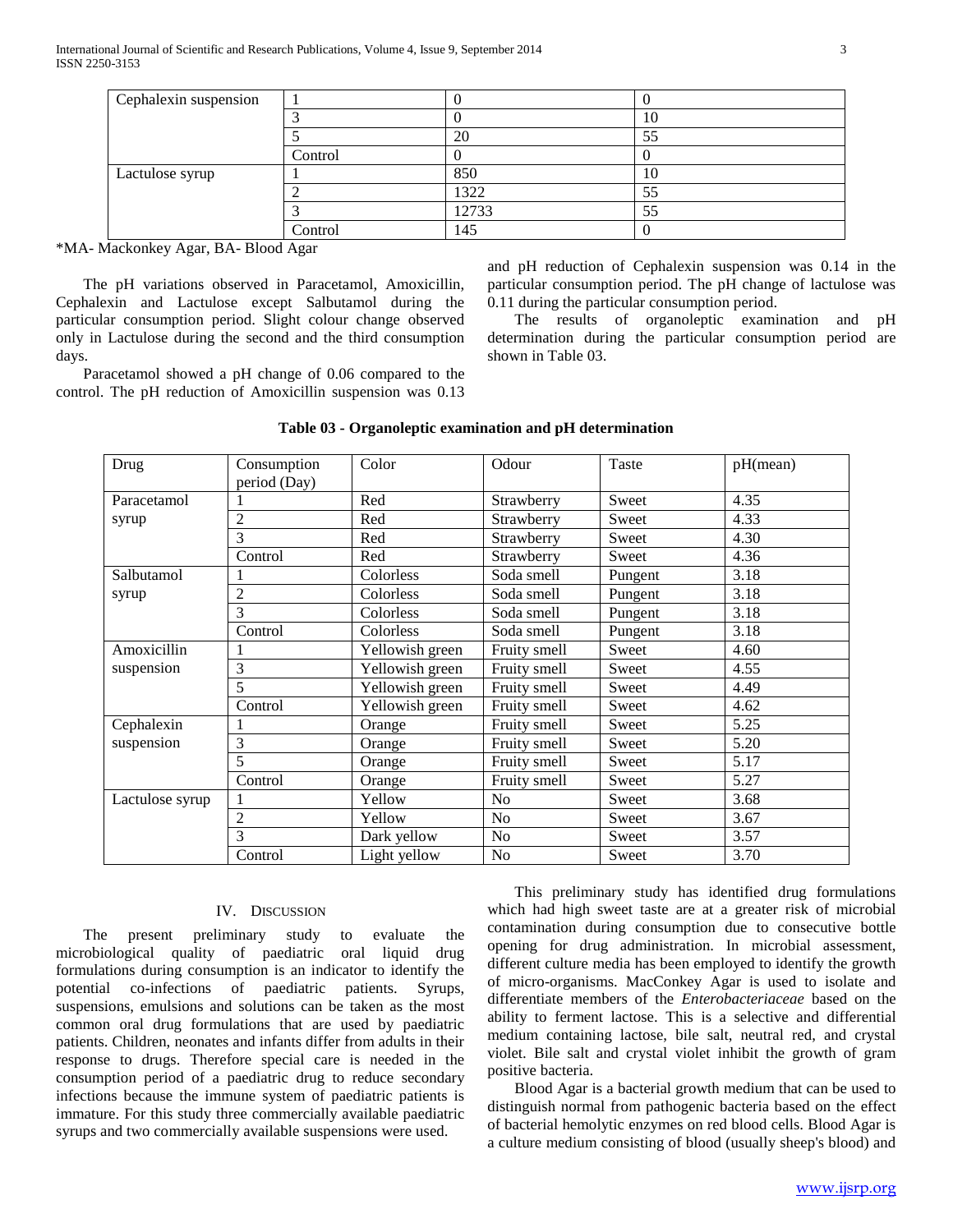nutrient agar, used in bacteriology to cultivate certain microorganisms, including *Staphylococcus epidermidis, Streptococcus pneumoniae,* and *Clostridium perfringens.* This medium is used for the isolation and cultivation of fastidious and slow growing, obligatory anaerobic bacteria from a variety of clinical and nonclinical materials. It also supports good growth of most aerobic, facultatively anaerobic and micro-aerophilic bacteria if incubated appropriately. Sabauraud's dextrose agar is a culture medium for fungi, containing peptone agar and glucose that has the pH adjusted to 5.6.

 Considering the results of microbial assessment in Table-02 microbial contamination was observed in all other commercially available paediatric liquid medicines except Salbutamol. The growth of lactose fermenters and fastidious organisms were identified in Paracetamol syrup during the consumption period. This may be due to the sweetening agents included in the preparation, but the number of colony forming units per mililitre of bacteria is not significant according to the standards (viable bacteria  $\langle 10^3 \text{ and } \text{years} \rangle \langle 10^2 \rangle$ . No microbial growth was identified in Salbutamol syrup. This is because of adequately added antimicrobial preservatives in the drug formulation.

 For microbial assessment of suspensions, Amoxicillin and Cephalexin were selected. They are antibiotic suspensions catergorized under peniciilins and cephalasporins respectively. Amoxicillin is active against gram positive aerobes, gram positive anaerobes and gram negative aerobes. But Amoxicillin is susceptible for degradation by beta lactamases, therefore the spectrum of activity of this preparation does not include organisms which produce these enzymes, including resistant *staphylococci* and all strains of *Pseudomonas*, *Klebsiella*, and *Enterobacter*. Very minute numbers of microorganism colonies were identified in this reconstituted preparation because of its extended microbial spectrum. The less number of cfu/ml of bacteria may be due to reconstitutional contaminations. Lactose fermenters which were identified during the consumption may be resistant to Amoxicillin, thereby resistant organisms can go into body and lead to cause drug resistance in the future administration. This can be a health hazard to paediatric patients. Cephalexin belongs to the first generation of cephalasporins active against gram positive organisms and has a limited activity against gram negative organisms. Some strains of *Escherichia coli, Klebsiella species, Proteus mirabilis* are susceptible for this drug. Therefore the growth of microbes in the preparation can be resistant organisms. Consuming such preparation may lead to drug resistance and serious health hazards in the future. But the number of cfu/ml of bacteria was not significant according to the standards mentioned in USP.

 Microbial contamination is very high in Lactulose syrup during the consumption period. Lactulose syrup contains lactulose with other sugars such as galactose and lactose is used in the treatment of constipation and hepatic encephalopathy. Lactulose is a disaccharide containing two sugar molecules bounded together, in here Fructose and Galactose. This is a solid substance, which is very soluble in water and has a sweet taste. It is very sticky and viscous. Sugar bases are favorable for microbial growth. One of the mechanisms of action of Lactulose is metabolizing lactulose by bacteria in colon. It can stimulate peristalsis and decrease stool transit time. There is no enzyme capable of hydrolyzing this disaccharide present in human gastro intestinal tissue. Following administration by mouth, lactulose pass essentially unchanged in to large intestine. If it has metabolized earlier due to microbial contamination during consumption period, the patient may not get the desired therapeutic effect from the drug.

 Microbial growth in liquid preparation may cause foul odour, turbidity and appearance. In this study, no colour, odour and taste differences were detected during the particular consumption period of Paracetamol, Amoxicillin, Salbutamol, Cephalexin except Lactulose. Considering the results that were obtained during the particular consumption period, (Table-03) slight differences in colour and viscosity was detected in Lactulose. This may be due to microbial byproducts of microbial contaminants during the consumption period.

 High titers of microbial contamination of oral liquid drug preparation may cause spoilage of final product and health hazards to paediatric patients. Byproducts of microbial contamination may cause a change in the pH of liquid drug preparations and reduce the chemical stability and solubility of the drug. According to USP standards pH of Paracetamol ranges in between 3.8 to 6.1. When considering the results of pH determination of Paracetamol syrup during consumption period, it shows pH change of 0.06 compared to the control. But that pH reduction does not affect the standards and the pH of Paracetamol syrup lies within the standard range in the particular consumption period. No pH reduction observed in Salbutamol with comparing to the control during the consumption period. This may be due to the added preservatives and flavors in the preparation.

 Amoxicillin and Cephalexin are two beta lactam antibiotic suspensions which have to be reconstituted before use. The pH reduction of Amoxicillin suspension is 0.13 and pH reduction of Cephalexin suspension is 0.14 in the particular consumption period, but according to the USP standards pH of Amoxicillin ranges in between 3.5 to 6 and pH of Cephalexin ranges in between 3 to 6. With reference to that, pH change of Amoxicillin and Cephalexin during the consumption period is not significant. This pH reduction may be due to chemical degradation of the preparation. When these medicines are once reconstituted Amoxicillin and Cephalexin can be used only for 14 and 7 days respectively.

 Lactulose is sticky, viscous syrup. The pH of Lactulose ranges between 2.5 to 6.5 according to the USP standards. The pH change is 0.11 during the particular consumption period. This can be due to microbial byproducts, but these pH values stand within the range of the standards and therefore pH change is negligible.

 Liquid preparations are less portable and less stable. Therefore expiration dates tend to be shorter. Careful attention is required to assure that the pharmaceutical product will not allow a heavy microbial burden to develop on standing or under normal conditions of use once opened. Microbial contamination may be easily prevented by adding anti-microbial preservatives to the preparations. But high amount of preservatives can make toxicities in paediatric patients. Suitable preservatives should be added according to the standards. Also special care should be given when bottle opening in consumption and in drug reconstitution. Minimal opening time should minimize the microbial contamination during the consumption period. Finally